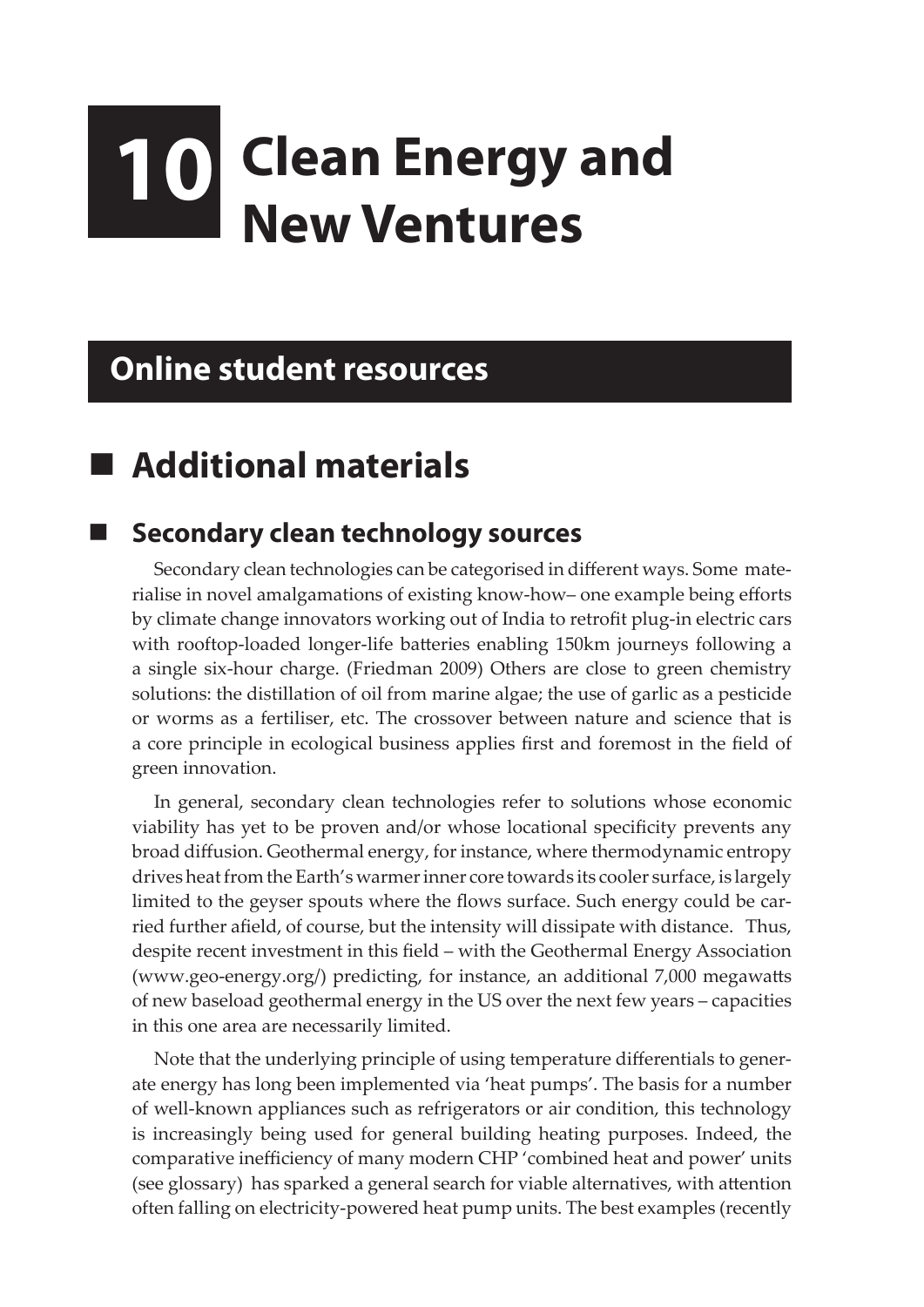developed in Japan) have proven capable of transforming 1 kWh of electricity into the delivery of 4.9 kWh of heat in the form of hot air or hot water (MacKay 2009). Still, like their natural counterparts - or more mechanical solutions such as 'pumped storage' (hydroelectricity projects where water is shifted between low and high altitude reservoirs) - energy transportation constraints mean that these kinds of technology are rarely useful over a longer distance.

Hence the growing interest in 'fuel cells' capable of simultaneously storing input energies such as oxygen or hydrogen and converting them into electric current. Much research in this area has focused on the concept of storable hydrogen. The problem is that current solutions rely on processes that are too costly and technically difficult (i.e. electrolysis) or on feedstocks that do not correspond to clean energy specifications (i.e. natural gas). A technological breakthrough may have been achieved in recent years following experiments with abundant and non-toxic catalysts such as cobalt and phosphate that are capable of sparking hydrogen electrolysis (Luoma 2009). If the new technology pans out (see http://www.suncatalytix.com/), it would herald an era during which electricity might become as readily available as water (Luoma 2009). For the moment, however, this cornucopian vision is more dream than reality.

On the other hand, there is a fuel cell design that an increasing number of companies would already consider operational. Called the 'Bloom Box', the technology has been described as a "mini power stations... that can run on anything from natural gas to the more renewable stuff" (Jha 2010). Whereas most fuel cells have relied so far on expensive materials such as platinum (or corrosive chemicals that subsequently shorten their lifespan), more recently the market has seen cheaper sand-based Bloom boxes that are effective enough so that a stack no bigger than a brick has become capable of powering the average sized house. A number of well-known companies including Google and E-Bay are adopting this technology, which allows users to function off-grid if they can source input fuels independently (and are steady in their power drawdowns, i.e. if they avoid intensive peak demands). Bloom boxes are still very expensive (ca. \$750,000 per uni) but prices should fall as producers achieve economies of scale (Wheeland 2010). Operational costs of ca. 8 to 10 cents per kilowatt-hour are already extremely competitive, with some analysts calculating that this enables payback horizons of as short as five years.

- Friedman, T. (14 February 2009), *Yes, They Could. So They Did*, available at www. nytimes.com/, accessed 29 September 2010
- Jha, A. (24 February 2010), *Launch of the Bloom box fuel cell generates a slice of Apple hype*, available at www.guardian.co.uk/, accessed 29 September 2010
- Luoma, J. (15 July 2009), The challenge for green energy: How to store excess electricity, available at http://e360.yale.edu/, accessed 29 September 2010
- Mackay, D. (23 April 2009), Saving the planet by numbers, available at news.bbc. co.uk/, accessed 29 September 2010
- Wheeland, M. (1 March 2010), Is a Bloom Box a Good Investment for Your Company?, available at www.greenbiz.com/, accessed 29 September 2010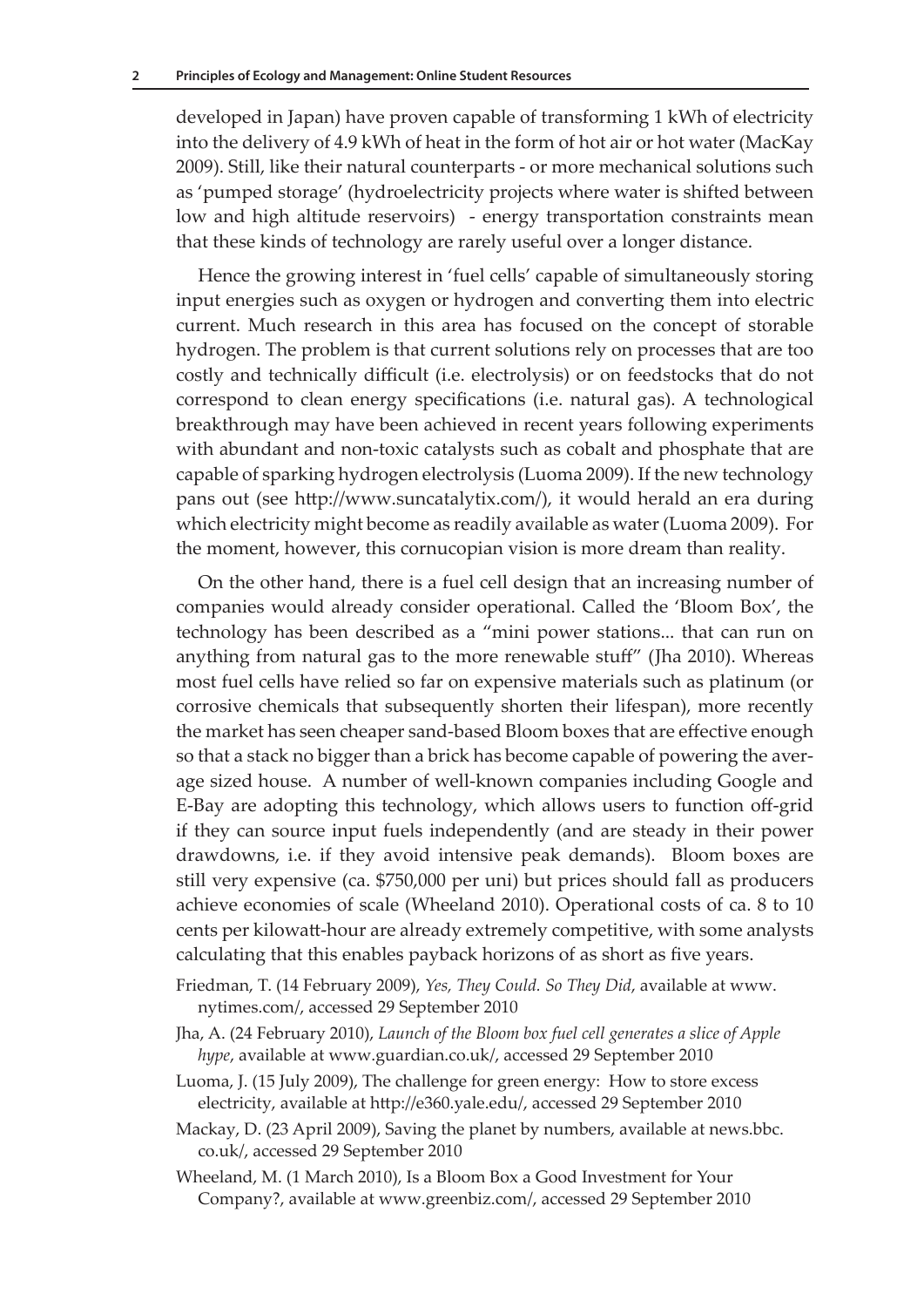#### **Clean energy patents**

A New York law firm called Heslin Rothenberg Farley & Mesiti (HRFM) has carved out a strong identity for itself with its publication of the Clean Energy Patent Growth Index (http://cepgi.typepad.com). This offers an excellent picture of green innovation intensity by tracking patents granted by the United States Patent and Trademark Office (PTO) and categorising these registrations by industrial category and by inventors' sector of activity and place of origin (including foreign interests registering their discoveries in the United States). Note that the process for receiving a patent is arduous and expensive, meaning that inventors will only embark on this path if they have confidence in their innovation's potential commercial viability.

The results from the index that HRFM published in September 2010 covering the year's second quarter showed a strong and even accelerating rise in registrations for total clean energy patents, which reached 437 in total. Note that this was highest quarterly result since HRFM began tracking patents back in 2002. There had been a rise of 15 percent (58 patents) from 1Q 2010, and almost 60 percent from the total of 274 registered twelve months previous.

Regarding patent categories, the leader by far was fuel cells (248), followed by solar (76) and wind (33). The renewed interest in solar applications - almost entirely dominated by photovoltaic technologies – means that this category has led wind for three quarters consecutively, reversing a previous trend towards greater innovation in wind. Indeed, there are some indications that innovation in the wind sector is starting to stabilise after strong rise in patent numbers for the seven years previous. Photovoltaic solar patents, on the other hand, rose sharply to surpass the 150 annual mark that they had averaged in 2002-2003, before a five year slowdown during which annual totals stayed between 80 and 100 (or 20 and 25 on a quarterly basis). Lastly, patents for hybrid/electric vehicle applications (also 33 in 2Q 2010) were down from the previous quarter's high of 50. Note that the remaining categories - biofuel (12), tidal wave and geothermal – came in at much lower levels.

In terms of applicants, the automobile industry was the leader by far, as it has been for a while. Indeed, the same names could be found at or near the top of table for number of applications: Honda, which registered 28 fuel cell patents along with a few solar and hybrid electric ones; GM, with its 24 registrations (almost all fuel cell-related); with the next automobile company, Toyota, coming in fourth place with 17 registrations during the period in question (12 fuel cell, 5 hybrid/electric). Interestingly, the highest ranking of a non-automobile cmpany was Koren electronics giant, Samsung, with 22 fuel cell and one solar patent. The names rounding out the top ten were, in order, General Electric (mainly wind), Panasonic, Nissan, Hitachi, Dupont and finally Bloom Energy and electric carmaker Telsa.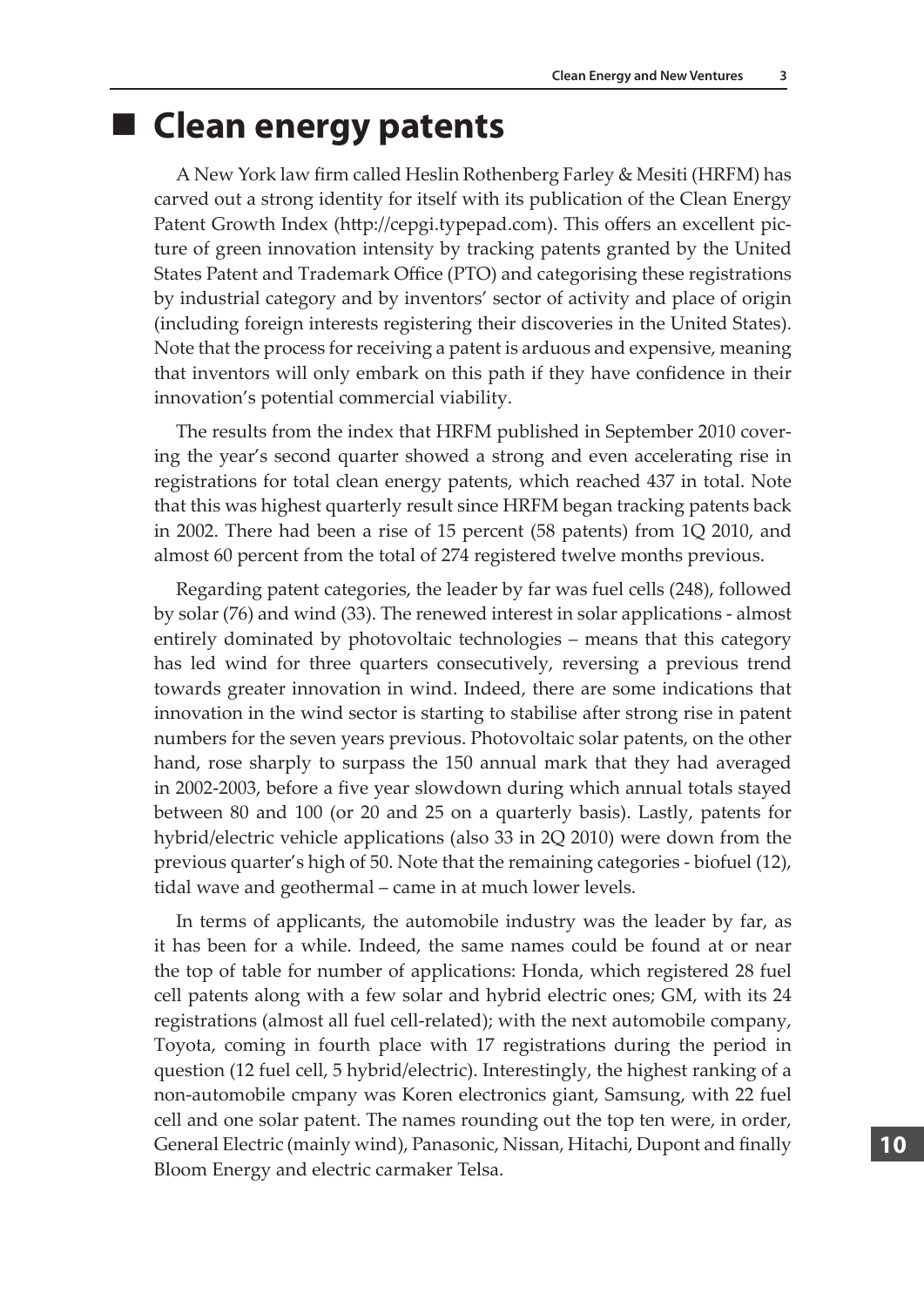It is also interesting to note the hierarchy of solar photovoltaic applicants. Over the period 2002 through 2009, the Japanese Canon was well ahead of the pack with 94, followed by two fellow nationals, Sharp (40) and Kanegafuchi Chemicals (21). The first American (Boeing) came in fourth place with 18, followed by the Japanese Sanyo (16) and a second American, Sunpower (16). Otherwise, it is also worth nothing that the Korean Samsung came on strongly in late 2009/early 2010, with five new solar photovoltaic patents. It is one thing to indicate which companies are the historical innovators in a particular field of technology – it is another to determine whether they maintain their momentum. To some extent, updating this dynamic picture requires knowledge of future patent applications in the pipeline.

All in all, in terms of inventors' region of origin, Japan came top with a total of 121 clean energy patents in 2Q 2010, followed by California (50), Korea (37), Michigan (35), Germany (29) and New York (22). The US as a whole (all states combined) accounted for 188 out of the total 437 clean energy patents registered in the United States in 2Q 2010. This leadership should be adjusted to account for the country's relatively larger population size (and the fact that this survey covered US patents, which should assumedly be dominated by domestic innovators). On a per-capita basis, the Asian powers are clearly ahead of all rivals.

Finally, it is worth stating that the reason why the United States PTO remains a barometer for clean energy innovation is because of the relative convenience with which companies can register in that country. As of April 2010, for instance, the European Union still required 33 months to process renewable patents. An effort was being made to shorten this to 12 months, but for the moment the speed of the PTO, the strength of US intellectual property right protecgtions – and probably even more crucially, the size of the American market – meant that EU innovation institutions still lag somewhat behind their US counterparts.

### **Revision tips**

 Since organisations' limited capacities force them to prioritise their workload, managers operating under severe financial constraints pay most attention to issues with the greatest effect on the bottom line. In the field of Ecology and Management, this often means energy. Hence the rise of the renewable clean energy generation/distribution industry, which current acccounts globally for ca. \$600 billion in revenues and employs 2.3 million people . This will explode when the energy crunch hits. For student readers, the issue here is career timing and whether it is better to work in a large company's new division or be an entrepreneur.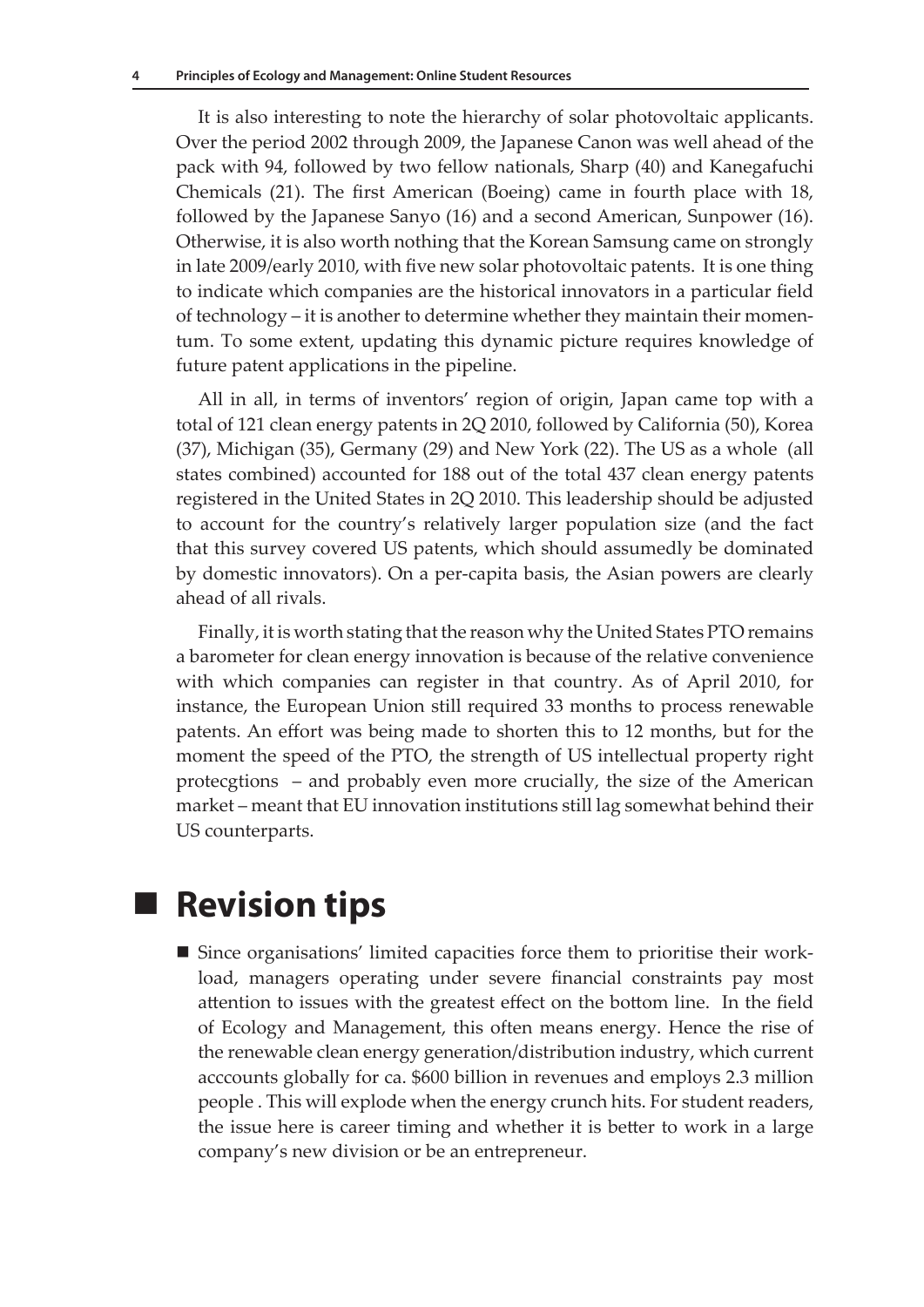- Economic efficiency is often strongly determined by the energy density of inputs driving transformation processes. Electricity constituted a quantum leap from manual power. The development of national grids enables energy consumption far from where it was being produced. This also causes problems, as does 'intermittency', which refers to the difficulty of matching supply capacities to demand variations. Hence the general interest in energy storage and portability (battery technology).
- Renewables face similar constraints. One further complication is the determination of the dominant technology in an infant industry. Post-Copenhagen, the framework is conducive to experimentations in many countries, with the advent of renewables obligations creating a real incentive to invest. The best prospects are solar and wind (biofuels are more controversial). National endowments in natural resources vary, as do downstream installation capabilities. There is a discussion whether energy MNEs should integrate vertically.
- Solar is divided into PV cells converting sunlight into electric current and thermal captors producing heat. It remains expensive (i.e. it is still far from 'grid parity) and oil prices will either have to rise or else heat storage/ electric conversion must become more efficient (either through science like nanotechnology or else by achieving scale, possibly with the help of public subsidies).
- Wind turbines (blades turning generators that convert mechanical into electrical energy) offer a more established technology. Despite improvements, the potential is limited. Wind speeds tend to vary and turbines' distance from consumption centres means much energy is lost in transmission.
- Infant solar or wind companies are hampered by start-up costs, lack of scale and immature technology. There is a significant need for funding (public or private sources). Most renewables firms qualify for socially responsible investment (SRI) funding. The problem is the riskiness of this sector until its relative expensiveness abates. Share prices in the renewables sector can be volatile and cause bubbles. Hence the growing number of joint publicprivate investments. Banks' favourite funding vehicle is far and away asset financing (reflecting their desire for collateral). Venture capital funding is high profile but in reality relatively inconsequential. The preference for different kinds of funding vehicle varies internationally.
- The international outlook at yearend 2010 is hard to ascertain given the overlap between clean energy and clean technology patent registrations. Certain trends are clear, i.e. rising number of Chinese clean energy ventures, with twice as many total 2009 investments in this country as in the US and thrice as many as in the EU. In terms of total clean energy stock, however, the EU is world leader. The future depends on different governments' stimulus packages, policy commitments – and the price of conventional energy. There was a slowdown in new ventures in early 2009 during the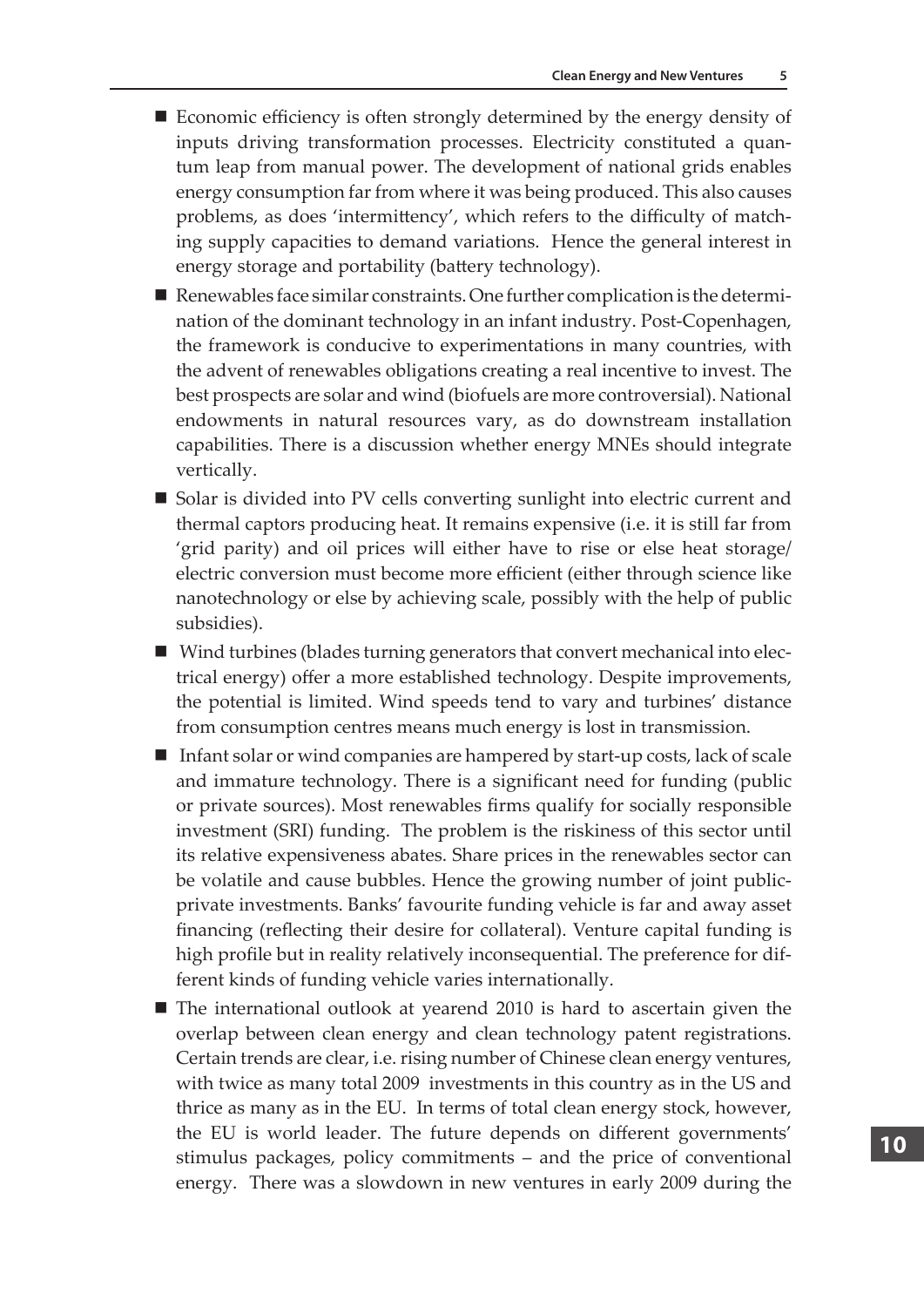credit crunch but growth renewed in 2010, especially when oil prices began to jump again. Future prospects depend on economic agents' evolving conceptions of acceptable payback horizons. Ecology and Management may well be a subset of investment theory/

# **Case study: The UK and its marine renewables**

As this book has demonstrated throughout, localism constitutes a key aspect of environmental economics. In the energy sector, for instance, localism refers to a community being able to mobilise readily available natural resources instead of having to rely on imports coming from afar. Most analyses on this topic limit their scope to conventional fuels or the leading renewable alternatives, such as solar or wind power. The problem with this narrow focus is that it neglects a number of secondary renewable energy sources. Reports have discovered, for instance, that global wave energy amounts to between 2,000 and 4,000 Terawatt hours (TW) annually and that tidal energy resources can add a further 800 TW (Madigan 2009). Theoretically, this is equivalent to 25 percent of the world's total electricity use. Clearly, countries with local access to the sea have an interest in harnessing its power.

In the main, there are two ways that maritime environments produce energy: through tidal and wave movements; and because offshore wind speeds are often higher than onshore. For businesses seeking to capture marine energy, there are synergies between these two categories, not only because both create electricity via turbine mechanisms but also since they have to overcome the same hostile environment, exemplified by sea water's corrosive effect on equipment and cables. In addition, both require significant expertise in cable laying and grid connections. This means that research and capital investment in one area can benefit the other – a crossover best achieved when a mechanism exists to enhance sectorial learning. This function can be assumed by governments (BWEA 2009) and/or by research consortiums such as the ETI (www.energytechnologies.co.uk) that specialise in performance assessment programmes analysing different technologies' cost/output ratios and evolutionary possibilities. Small engineering companies such as Osiris Marine Services or MojoMaritime in the UK can also provide technical knowledge about activities like underwater platform foundations. The sum total of this body of knowledge is a factor that - alongside finance – creates the enabling conditions that can give birth to the new sector.

Many countries are interested in marine renewables, with Danish firms, leveraging state sector investments, widely recognised as having been the first to ramp up the offshore wind sector on an industrial scale. At the same time,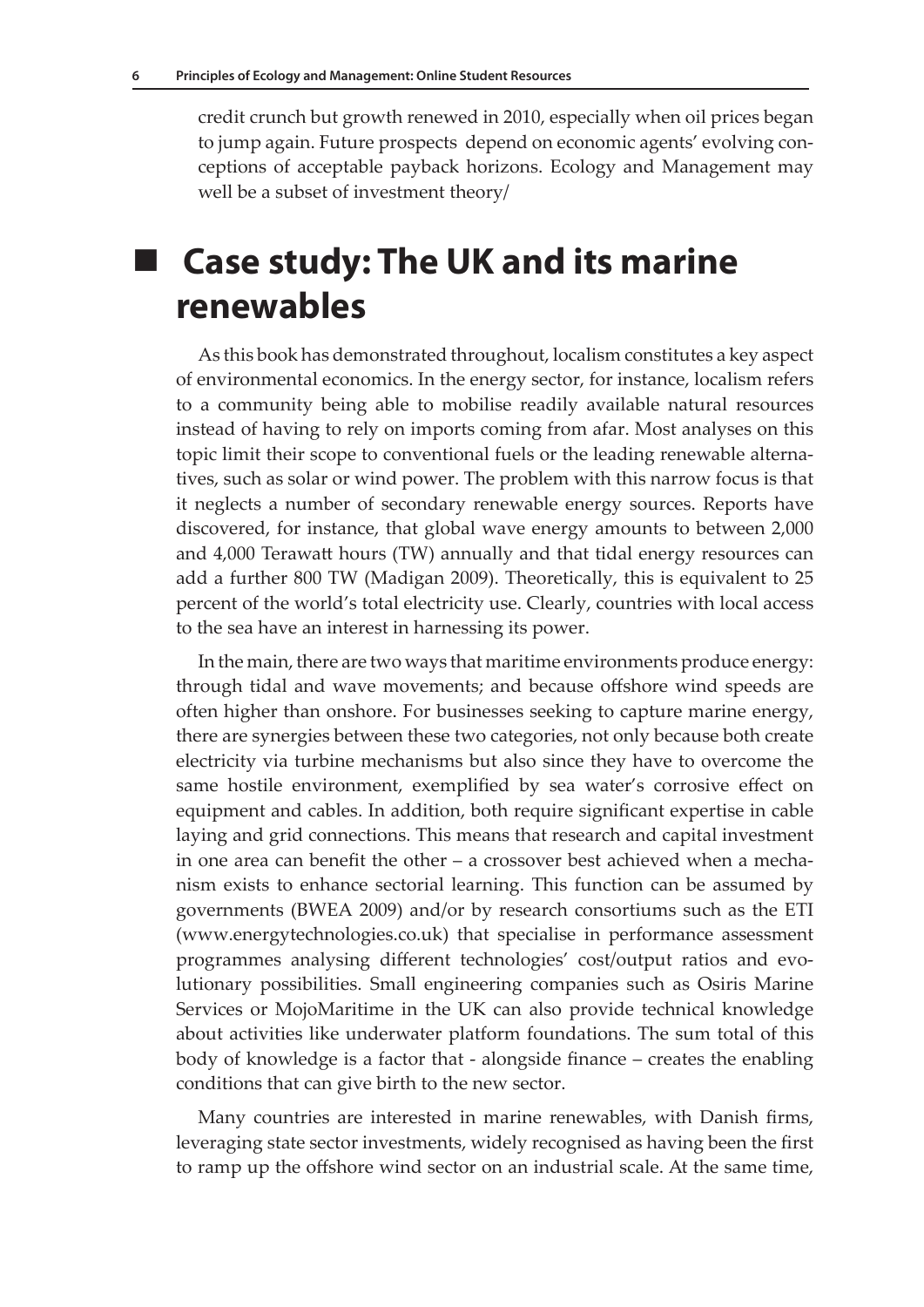Great Britain, which features heavy seas, a dense population and an extensive electricity grid, is currently experiencing the fastest growth in offshore installations. With North Sea oil running out, the UK government has recognised the strategic nature of developing its tidal and offshore wind capabilities and called for a total installed capacity of 14 Gigawatt hours (GW) of marine energy in 2020, vs. 3 Gwh at present (Boettcher *et al* 2008). The question is what is being done to achieve this.

The first condition, as always with an infant industry, is to ensure that ventures in this field have sufficient funds to tide them through their early cashburning investment phase, In the UK, lobbying groups such Renewable UK have called for £200 million in government monies to launch the British wave and tidal industry (Macalister 2010a). The problem is severe competition for state funds at a time when a new government's number one priority is to cut spending. Otherwise, there is the possibility of large capital injections from the private sector, like the £80 million that German multinational (MNE) Siemens agreed to invest in 2009 to build an offshore wind turbine manufacturing plant in Northeast England. Here the issue is that the announcement had been made in response to the previous government's commitment to offer robust incentives to parties investing in this new sector. Siemens' enthusiasm might abate in the absence of consistent governmental engagement – as evidenced by the decision taken by Danish wind turbine manufacturer Vestas to close its Isle of Wight facilities in 2007. Entering a new sector is always a leap of faith requiring companies to juggle tomorrow's growth predictions against the amount of capital available today. Lastly, there is the ancillary question of whether authorities are seeking to support domestic equipment manufacturers or the maritime energy projects themselves. It is noteworthy than a mere 20 percent of the £900 million Thanet wind farm that opened up off the Kent shore in summer 2010 – the world's largest installation – went to British firms (Macalister 2010b). This is hardly reassuring in terms of UK companies' ability to compete in a sector widely predicted to generate hundreds of billions of pounds in revenues as mega-installations dwarfing current projects begin to proliferate worldwide.

The new sector's takeoff will also depend on the choices made in regards to marine turbine and blade designs. Some standards may be set by small start-ups, including British ventures like Wavegen or Pelamis in the wave sector or Marine Current Turbines or OpenHydro in the tidal area. Normally, the implementation of one technology versus another should be rooted in an objective assessment of performance. Yet there is every chance that large MNEs (such as Siemens or Sweden's Vattenfall) currently acquiring equity stakes in UK start-ups will want to amortise their investments by imposing their own standards through market power. In turn, this would bias the sector's launch trajectory.